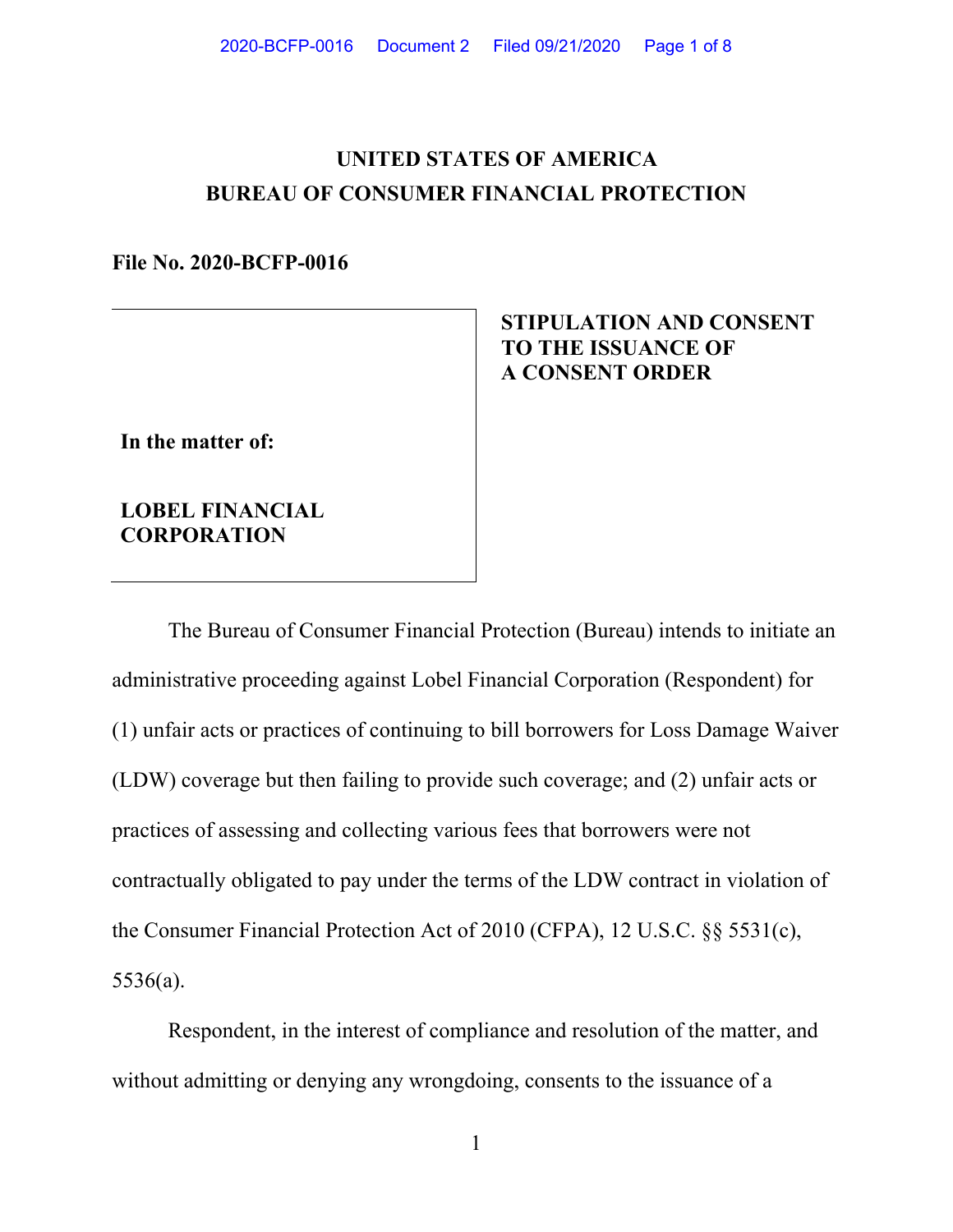Consent Order substantially in the form of the one to which this Stipulation and Consent to the Issuance of a Consent Order is attached (Consent Order), and which is incorporated here by reference.

In consideration of the above premises, Respondent agrees to the following:

## **Jurisdiction**

1. The Bureau has jurisdiction over this matter under §§ 1053 and 1055 of the CFPA, 12 U.S.C. §§ 5563, 5565.

### **Consent**

- 2. Respondent agrees to the issuance of the Consent Order, without admitting or denying any of the findings of fact or conclusions of law, except that Respondent admits the facts necessary to establish the Bureau's jurisdiction over Respondent and the subject matter of this action.
- 3. Respondent agrees that the Consent Order will be deemed an "order issued with the consent of the person concerned" under 12 U.S.C.  $\S$  5563(b)(4), and agrees that the Consent Order will become a final order, effective upon issuance, and will be fully enforceable by the Bureau under 12 U.S.C. §§ 5563(d)(1) and 5565.
- 4. Respondent voluntarily enters into this Stipulation and Consent to the Issuance of a Consent Order.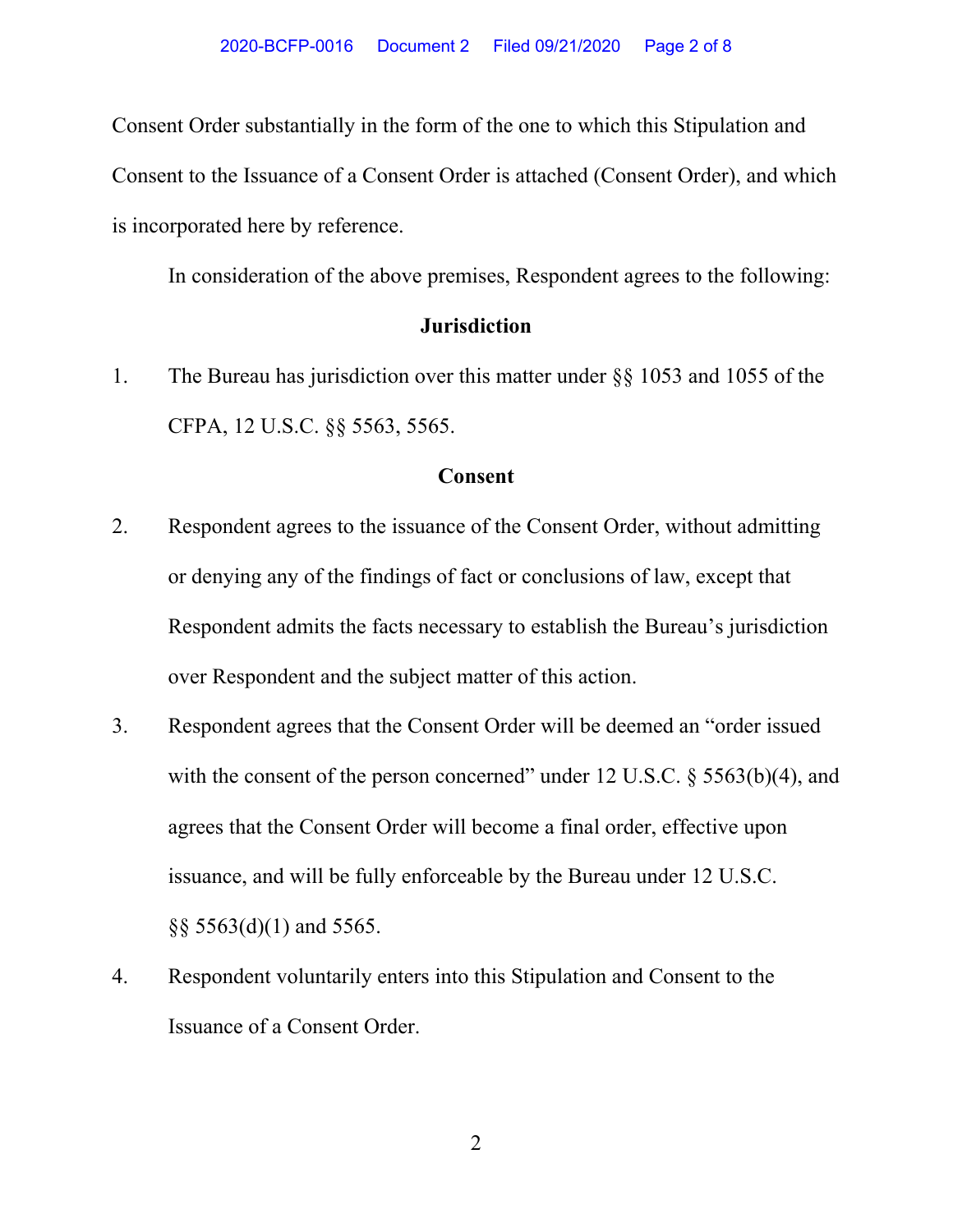- 5. The Consent Order resolves only Respondent's potential liability for law violations that the Bureau asserted or might have asserted based on the practices described in Section IV of the Consent Order, to the extent such practices occurred before the Effective Date and the Bureau knew about them on the Effective Date. Respondent acknowledges that no promise or representation has been made by the Bureau or any employee, agent, or representative of the Bureau, about any liability outside of this action that may have arisen or may arise from the facts underlying this action or immunity from any such liability.
- 6. Respondent agrees that the facts described in Section IV of the Consent Order will be taken as true and be given collateral estoppel effect, without further proof, in any proceeding before the Bureau to enforce the Consent Order, or in any subsequent civil litigation by the Bureau to enforce the Consent Order or its rights to any payment or monetary judgment under the Consent Order, such as a non-dischargeability complaint in any bankruptcy case.
- 7. The terms and provisions of this Stipulation and the Consent Order will be binding upon, and inure to the benefit of, the parties hereto and their successors in interest.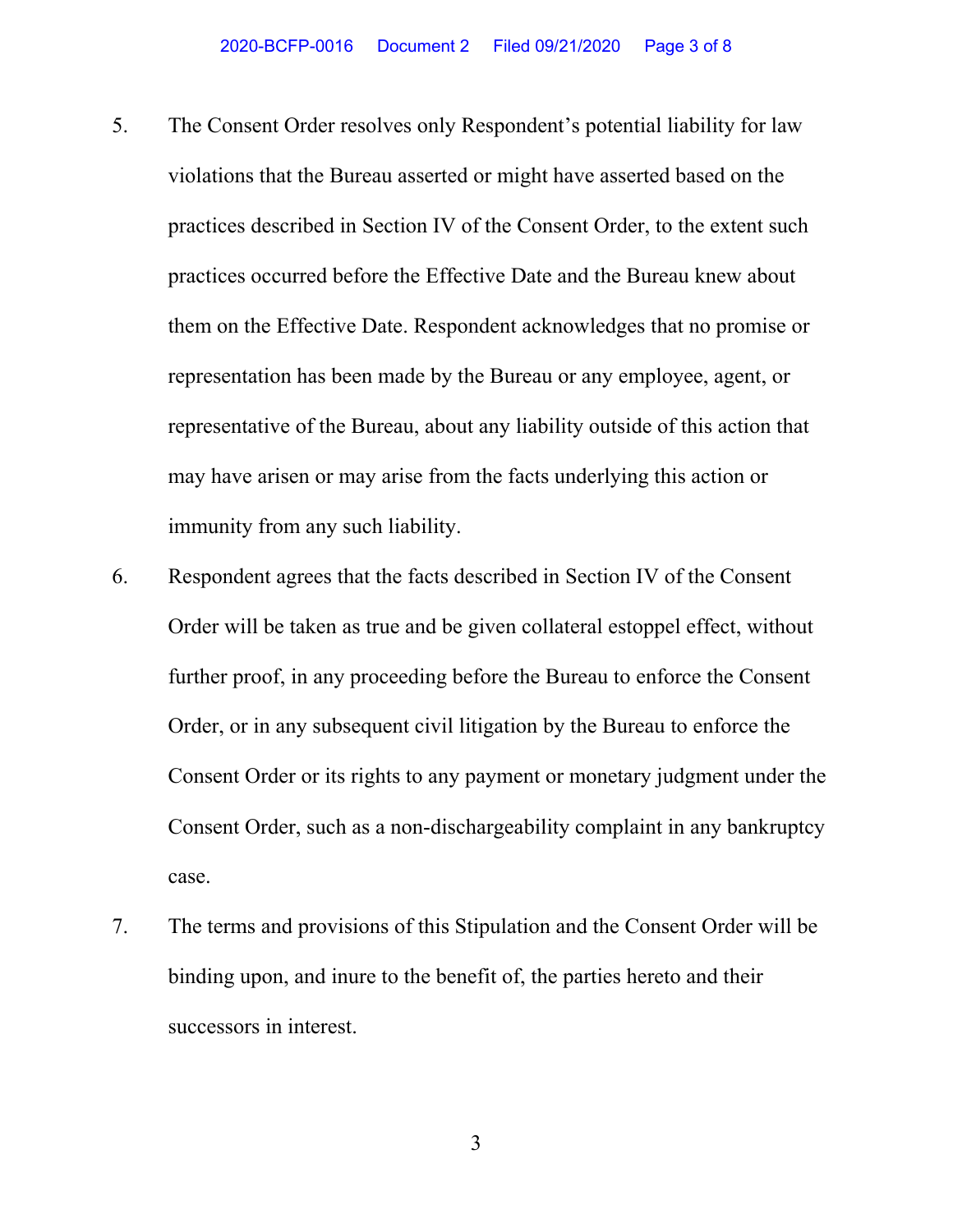8. Respondent agrees that the Bureau may present the Consent Order to the Bureau Director for signature and entry without further notice.

### **Waivers**

- 9. Respondent, by consenting to this Stipulation, waives:
	- a. any right to service of the Consent Order, and agrees that issuance of the Consent Order will constitute notice to Respondent of its terms and conditions;
	- b. any objection to the Bureau's jurisdiction, including, without limitation, under § 1053 of the CFPA, 12 U.S.C. § 5563;
	- c. the rights to all hearings under the statutory provisions under which the proceeding is to be or has been instituted; the filing of proposed findings of fact and conclusions of law; proceedings before, and a recommended decision by, a hearing officer; all post-hearing procedures; and any other procedural right available under § 1053 of the CFPA, 12 U.S.C. § 5563, or 12 CFR Part 1081;
	- d. the right to seek any administrative or judicial review of the Consent Order;
	- e. any claim for fees, costs or expenses against the Bureau, or any of its agents or employees, and any other governmental entity, related in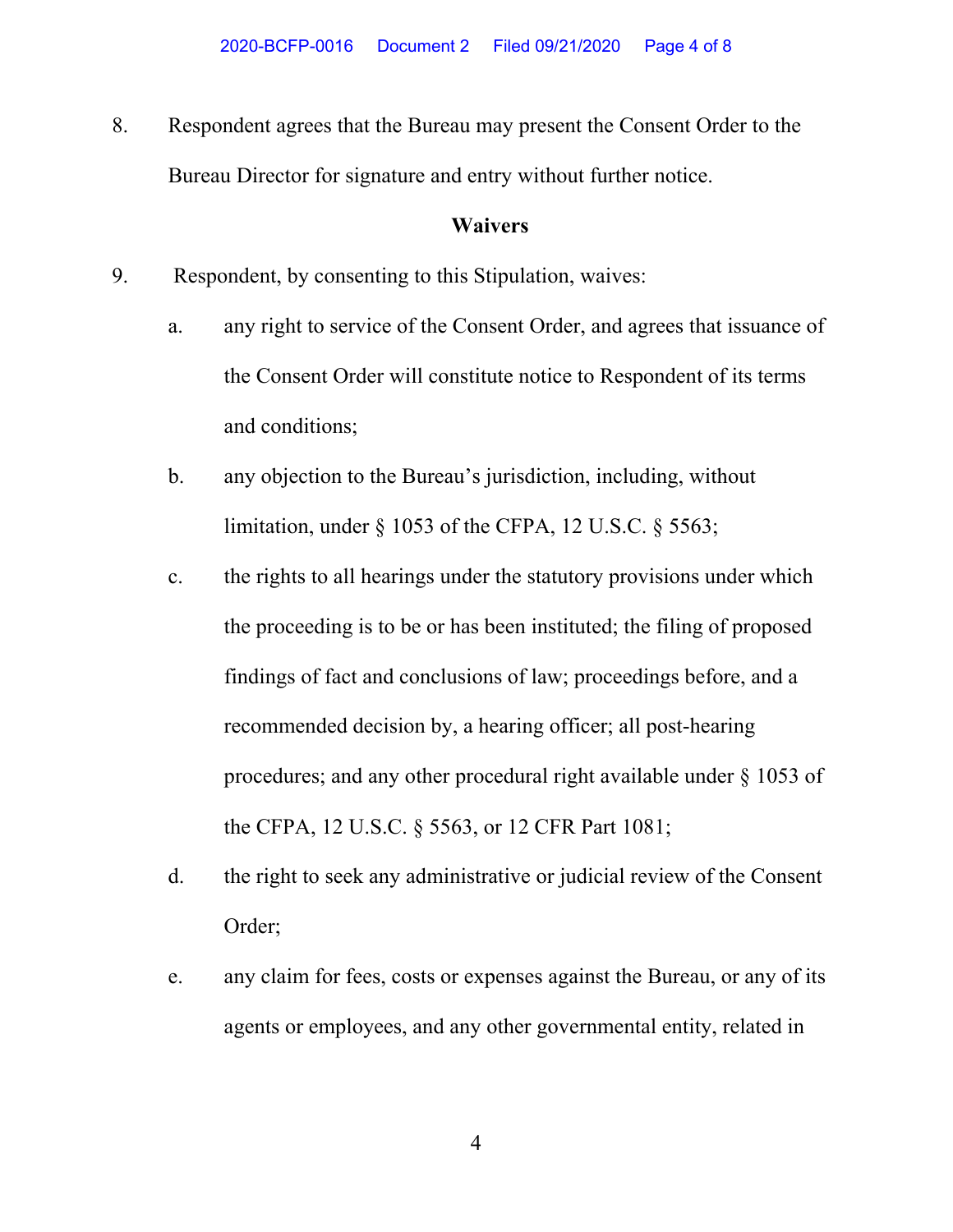any way to this enforcement matter or the Consent Order, whether arising under common law or under the terms of any statute, including, but not limited to the Equal Access to Justice Act and the Small Business Regulatory Enforcement Fairness Act of 1996; for these purposes, Respondent agrees that Respondent is not the prevailing party in this action because the parties have reached a good faith settlement;

- f. any other right to challenge or contest the validity of the Consent Order;
- g. such provisions of the Bureau's rules or other requirements of law as may be construed to prevent any Bureau employee from participating in the preparation of, or advising the Director as to, any order, opinion, finding of fact, or conclusion of law to be entered in connection with this Stipulation or the Consent Order; and
- h. any right to claim bias or prejudgment by the Director based on the consideration of or discussions concerning settlement of all or any part of the proceeding.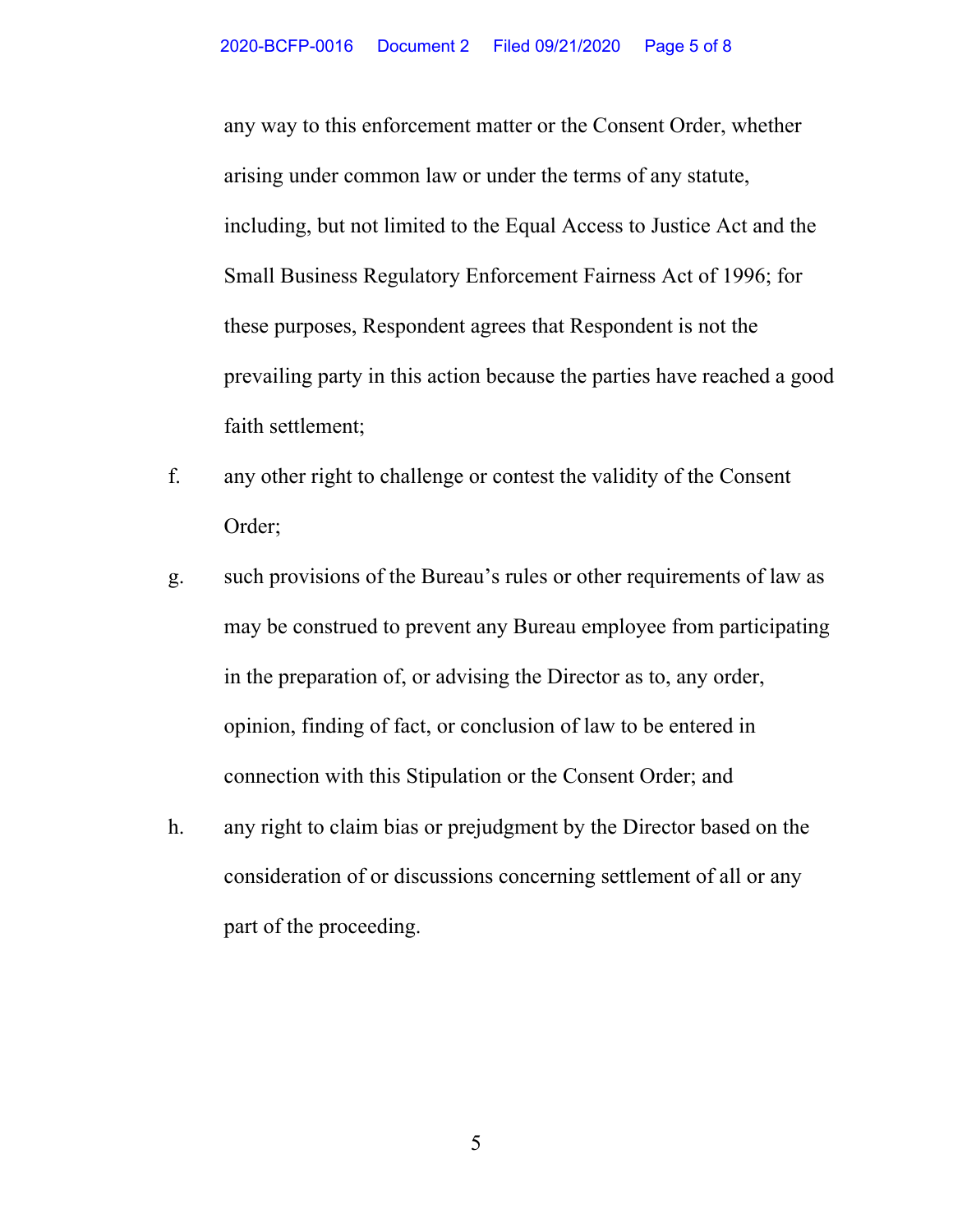#### LOBEL FINANCIAL CORPORATION BY:

Harvey Lobel Date: President, Lobel Financial Corporation

The undersigned directors of Lobel Financial Corporation each acknowledges having read this Stipulation and the Consent Order and approves of Lobel Financial Corporation entering into this Stipulation.

Harvey Lobel Date Director, Lobel Financial Corporation

Gary Lobel Date

Director, Lobel Financial Corporation

David Lobel Date Director, Lobel Financial Corporation

Murray Lobel Date Director, Lobel Financial Corporation

 $\lambda$ 

9.8.2020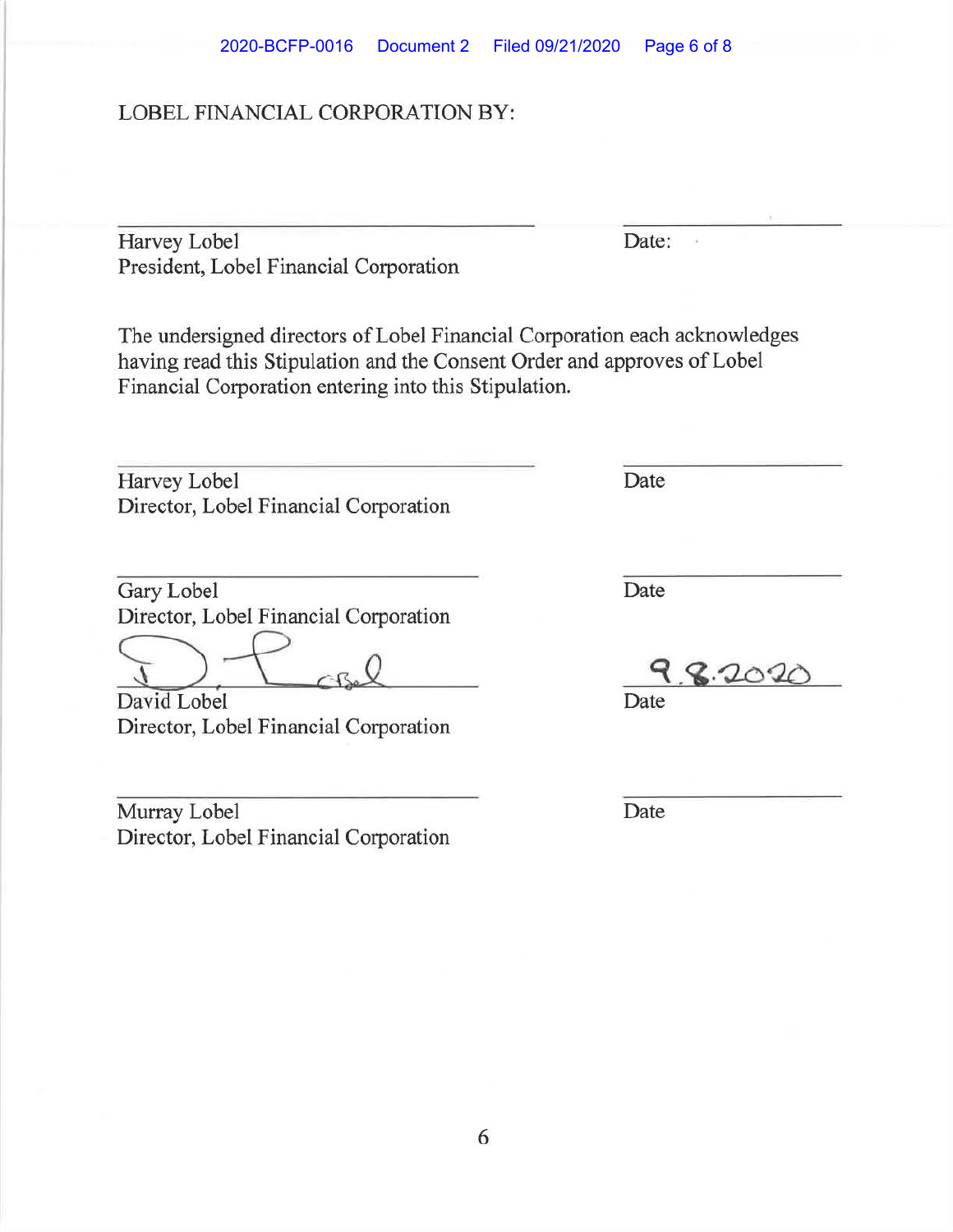#### LOBEL FINANCIAL CORPORATION BY:

Harvey Lobel Date: President, Lobel Financial Corporation

The undersigned directors of Lobel Financial Corporation each acknowledges having read this Stipulation and the Consent Order and approves of Lobel Financial Corporation entering into this Stipulation.

Harvey Lobel Date Director, Lobel Financial Corporation

Gary/Lobel

Director, Lobel Financial Corporation

David Lobel Date Director, Lobel Financial Corporation

Murray Lobel Date Director, Lobel Financial Corporation

 $6.70$ Date